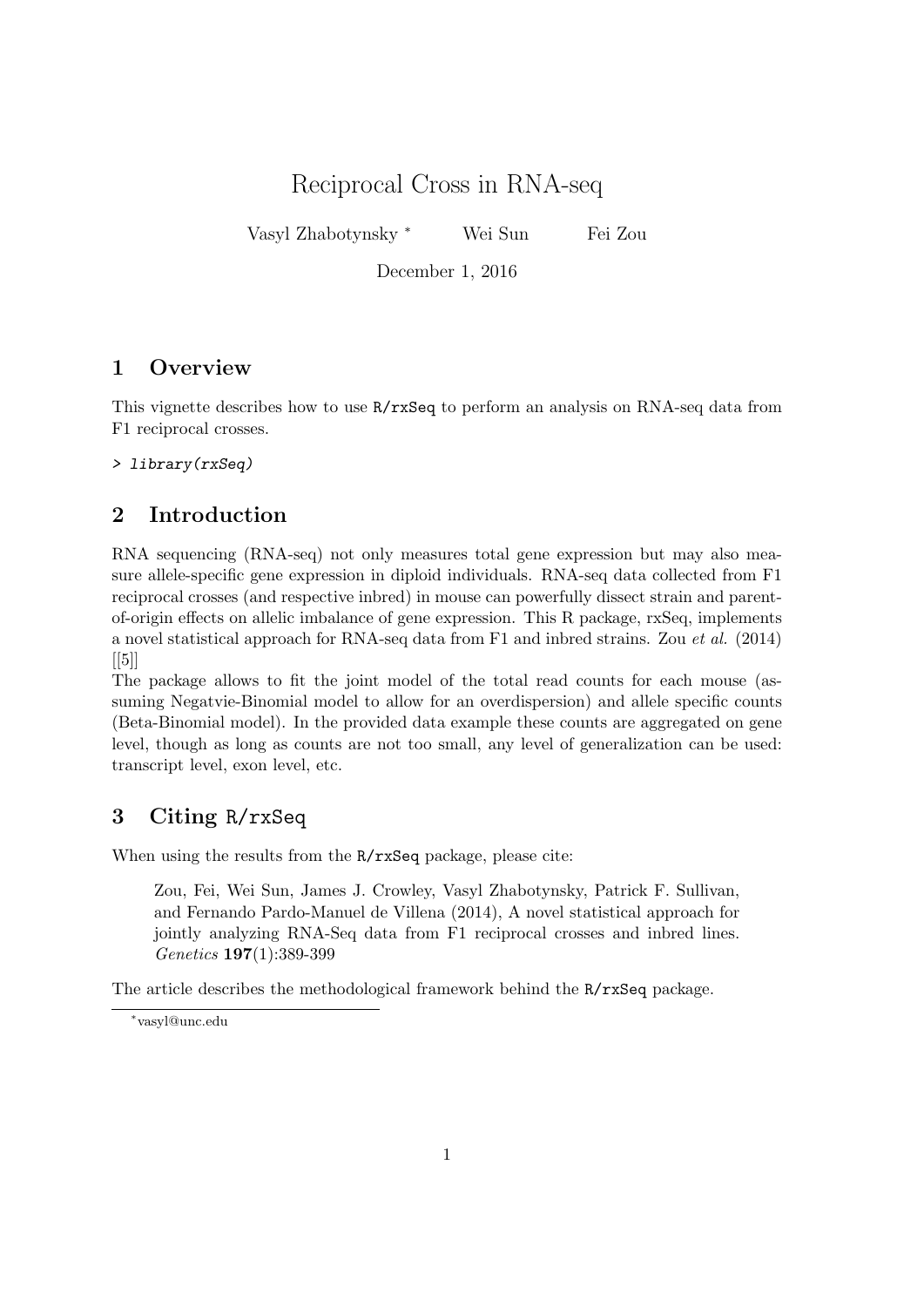## 4 rxSeq implementation and output

#### 4.1 Fitting the data

### 4.1.1 Joint model (TReCASE model) for total read counts (TReC) and allele specific expression (ASE) counts

The package R/rxSeq was developed for analyzing RNA-seq data from F1 reciprocal mouse crosses (2013)[[3]] based on development of Collaborative Cross mouse model [[2]]. The model aimes to combine the total read counts (TReC) and allele specific expression (ASE) counts, estimate simultaneously additive strain effect, parent of origin effect, as well as taking in account dominance effect, sex effect and adjust for individual total level of expression of a mouse. At the same time, model allows to reduce type II error by estimating overdispersion of the count data. One of the packages allowing to produce TReC as well as ASE data is the R package R/asSeq[[1]] developed by our group or using Genomic Alignment [[4]]. A detailed pipeline of producing gene-level (or transcript-level) allele specific counts can be found in the asSeq document, the general idea is to find the reads which have SNP and indel information using which reads can be classified as allele specific (ASE), as well as count number of reads that overlapped a particular part of a genome - gene level TReC counts.

First lets create an input data object for autosomal and X-chromosome genes

```
> rcA = readCounts(index=data.A$index, y=data.A$y[1:2,], n=data.A$n[1:2,],
+ n0B=data.A$n0B[1:2,], kappas=data.A$kappas, geneids=data.A$geneids[1:2])
> rcX = readCounts(index=data.X$index, y=data.X$y[1:2,], n=data.X$n[1:2,],
         + n0B=data.X$n0B[1:2,], kappas=data.X$kappas, geneids=data.X$geneids[1:2],
+ tausB=data.X$tausB, chrom="X")
```
For autosomal genes, the full TReCASE model can be fitted as:

```
> #fit trecase autosome genes:
> trecase.A.out = process(rcA)
```
Note, that it requires both TReC and ASE counts, and assumes that mice and genes match in the data matrices.

Since the X chromosome is different, in that it has Xce effect - proportion of one of the allele expression is not 0.5, but is scewed for the whole chromosome, we need to adjust for it in order to estimate effects correctly. The following command runs the TReCASE model for chromsome X genes, which requires two additional parameters for dealing with X-chromosome inactivations: Xce effect - proportion of the reads coming from the allele B for the whole X chromosome and which genes have this proportion switched (the well known example is Xist gene (it's Ensembl id is provided by default - ENSMUSG00000086503)

```
> #fit trecase X chromosome genes:
> trecase.X.out = process(rcX)
```
These functions return the following outputs: parameter estimates from the full models and associated p-values, and all reduced short models, followed by the list of errors: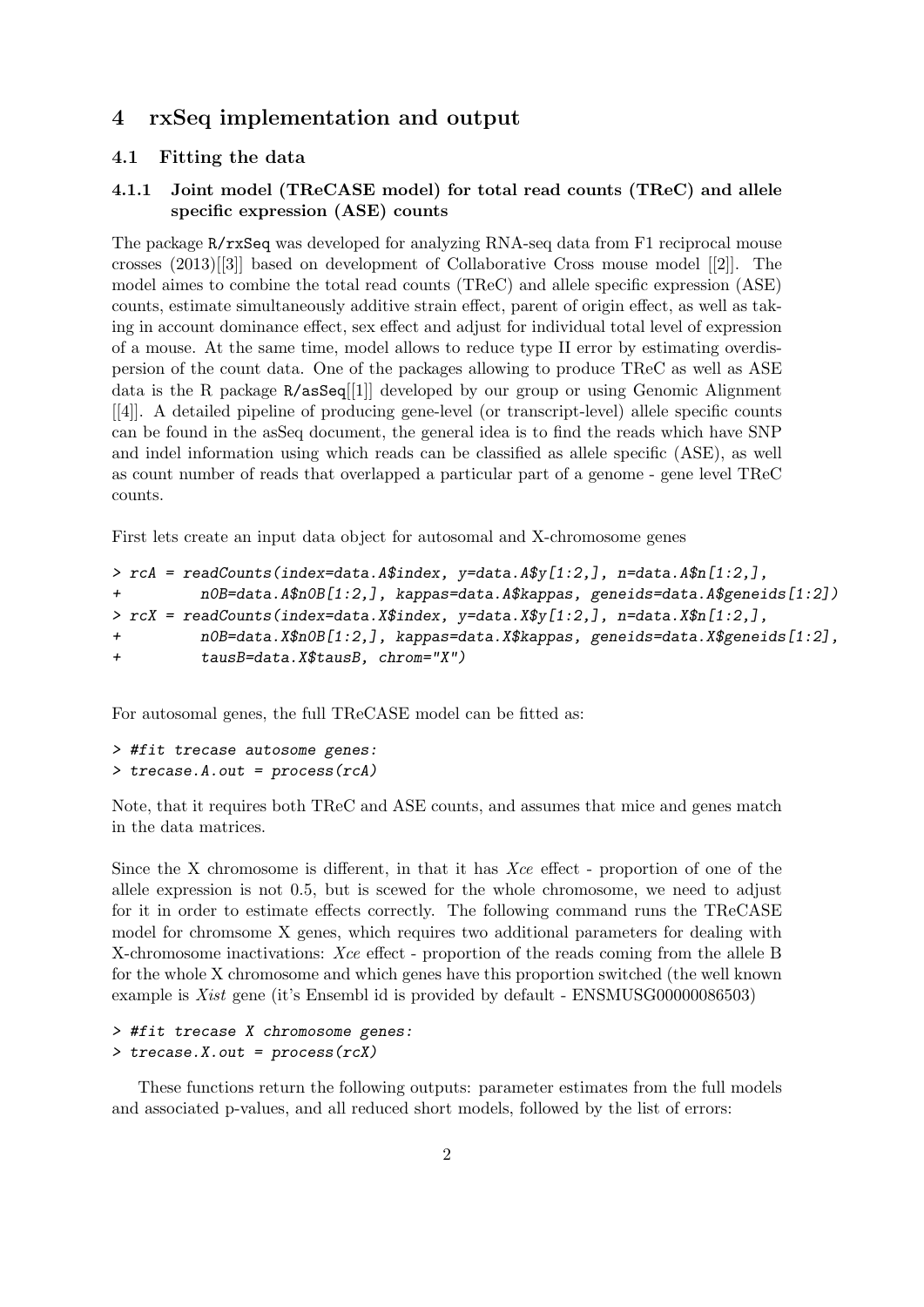```
> names(trecase.A.out)
 [1] "pvals" "coef.full" "coef.add" "coef.poo" "coef.dom"
 [6] "coef.same" "coef.ase.add" "coef.sex" "coef.sex.add" "coef.sex.poo"
[11] "coef.sex.dom" "errorlist"
> trecase.A.out$pval[,1:2]
                     pval_add pval_poo
ENSMUSG00000055725 7.224770e-02 0.5868794
ENSMUSG00000015568 1.515202e-25 0.5460404
> names(trecase.X.out)
[1] "pvals" "coef.full" "coef.add" "coef.poo" "coef.dom"
 [6] "coef.same" "coef.ase.add" "coef.sex" "coef.sex.add" "coef.dev.dom"
[11] "errorlist"
> trecase.X.out$pval[,1:2]
                     pval_add pval_poo
ENSMUSG00000086503 1.009569e-02 0.5095113
ENSMUSG00000049775 6.992049e-05 0.9503648
  We can recalculate negative log likelihood with optional estimation of hessian:
```

```
> nLogLik(res=trecase.A.out, rc=rcA, genei=1)$nll
[1] 261.349
> nLogLik(res=trecase.X.out, rc=rcX, genei=1)$nll
```
### 4.1.2 TReC model for TReC only

[1] 247.1559

The package also allows to fit the data with only TReC when for a given gene, if there is no enough SNP or indel information for estimating ASE.

The following function fits the TReC model for autosomal genes:

```
> #fit trec autosome genes
> rcA$model = "short"
> trec.A.out = process(rcA)
> names(trec.A.out)
[1] "pvals" "coef.full" "coef.add" "coef.poo" "coef.dom"
[6] "coef.sex" "coef.sex.add" "coef.sex.poo" "coef.sex.dom" "errorlist"
> trec.A.out$pval[,1:2]
```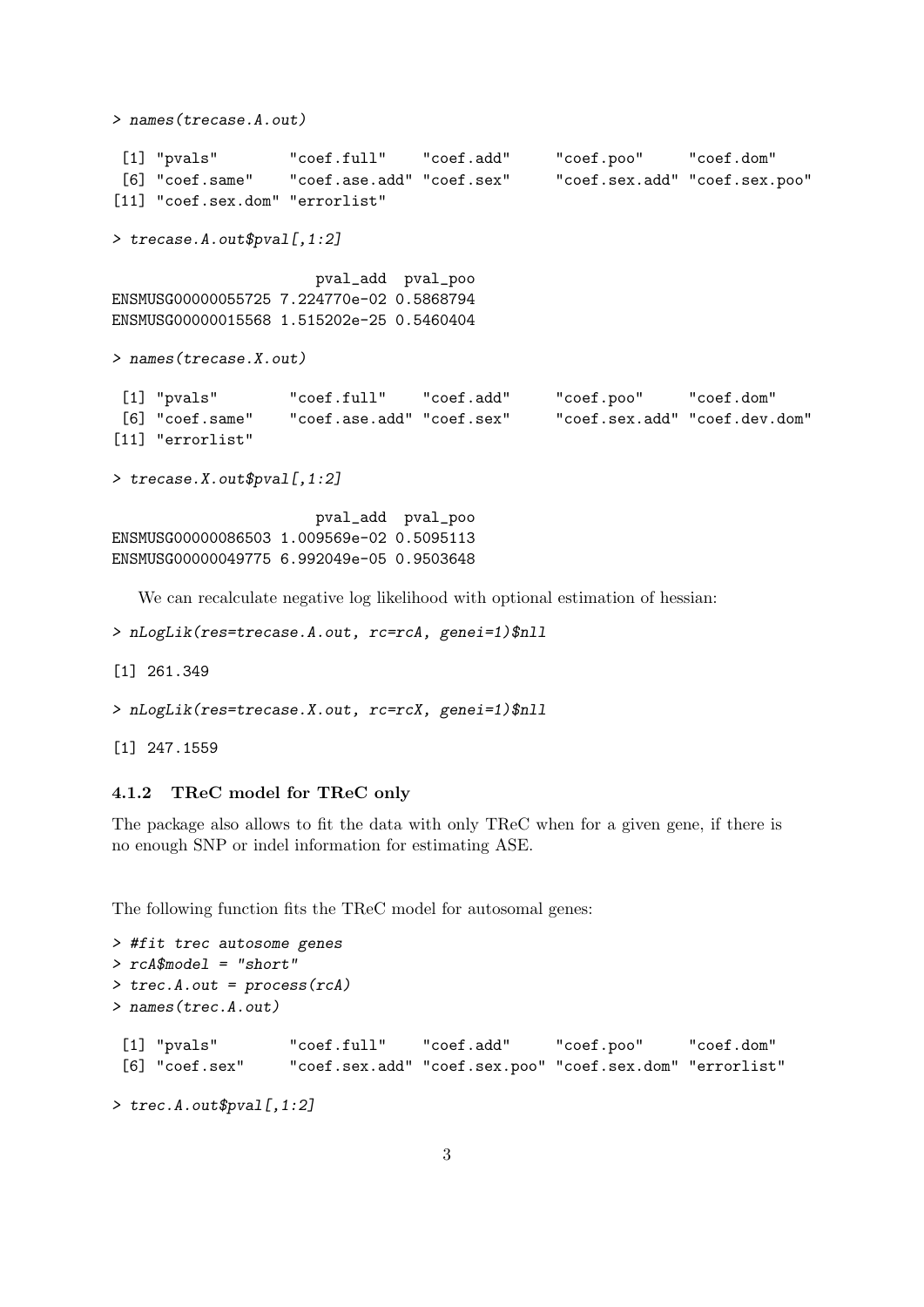```
pval_add pval_poo
ENSMUSG00000055725 2.332545e-02 0.5853869
ENSMUSG00000015568 5.106522e-09 0.8125544
```
Again, the separate treatment of X chromosome is implemented. The following function fits the TReC model for chromosome X genes:

```
> #fit trec X chromosome genes
> rcX$model = "short"
> trec.X.out = process(rcX)
> names(trec.X.out)
[1] "pvals" "coef.full" "coef.add" "coef.poo" "coef.dom"
[6] "coef.sex" "coef.sex.add" "coef.dev.dom" "errorlist"
> trec.X.out$pval[,1:2]
```
pval\_add pval\_poo ENSMUSG00000086503 0.29390171 0.3133116 ENSMUSG00000049775 0.06834156 0.3018140

Similarly for short model we also can recalculate negative log likelihood with optional estimation of hessian:

> nLogLik(res=trec.A.out, rc=rcA, genei=1)\$nll

[1] 183.4093

```
> nLogLik(res=trec.X.out, rc=rcX, genei=1)$nll
```
[1] 204.7115

#### 4.2 Estimating Xce effect for X chromosome

Both proc.trecase.X and proc.trec.X require an estimate of the Xce effect. In the above examples, we used an estimated value from the data in Crowley at al. (2013) [[3]].

The following function estimates the Xce effect for any given data:

```
> get.tausB(n=data.X$n, n0B=data.X$n0B, geneids=data.X$geneids,
            + Xist.ID="ENSMUSG00000086503")
```

|            |           | FG_0125_F_hapG FG_0162_F_hapG FG_0163_F_hapG FG_0164_F_hapG |           |           |
|------------|-----------|-------------------------------------------------------------|-----------|-----------|
| med.tauB   | 0.2266945 | 0.2512354                                                   | 0.2888816 | 0.2984825 |
| ave.tauB   | 0.2338611 | 0.2511211                                                   | 0.2864014 | 0.2961086 |
| all.genes  | 8.0000000 | 8.0000000                                                   | 8.0000000 | 8.0000000 |
| used.genes | 8.0000000 | 8.0000000                                                   | 8.0000000 | 8.0000000 |
|            |           | FG_0167_F_hapG FG_0168_F_hapG GF_0164_F_hapG GF_0165_F_hapG |           |           |
| med.tauB   | 0.2381954 | 0.2433292                                                   | 0.3331889 | 0.2372911 |
| ave.tauB   | 0.2354252 | 0.2525122                                                   | 0.3477522 | 0.2317843 |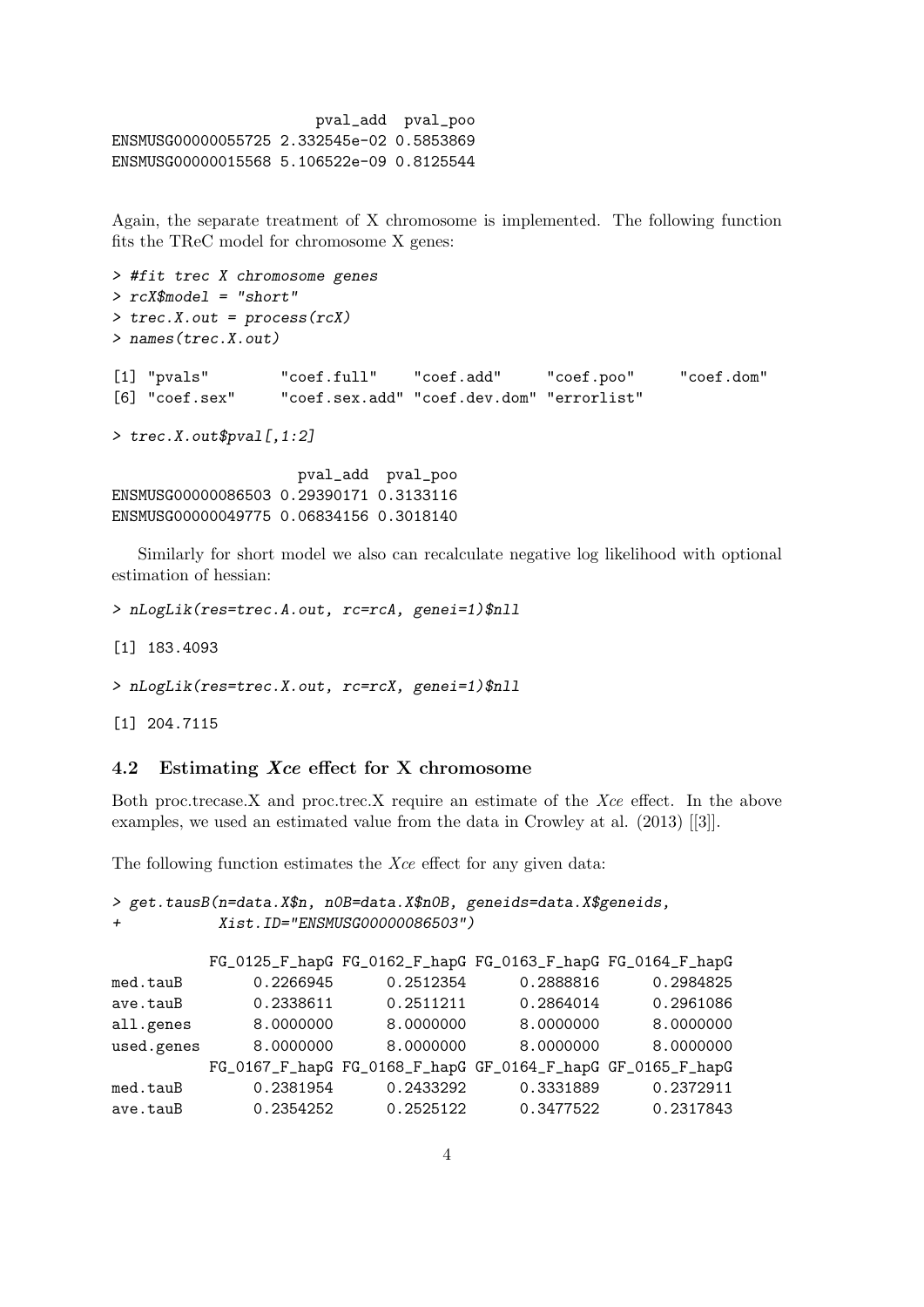| all.genes  | 8,0000000                                    | 8.0000000 | 8,0000000 | 8,0000000 |
|------------|----------------------------------------------|-----------|-----------|-----------|
| used.genes | 8.0000000                                    | 8.0000000 | 8.0000000 | 8.0000000 |
|            | GF_0166_F_hapG GF_0168_F_hapG GF_0238_F_hapG |           |           |           |
| med.tauB   | 0.2395825                                    | 0.3396480 | 0.3413311 |           |
| ave.tauB   | 0.2529066                                    | 0.3592291 | 0.3367434 |           |
| all.genes  | 8.0000000                                    | 8.0000000 | 8.0000000 |           |
| used.genes | 8.0000000                                    | 8.0000000 | 8.0000000 |           |

For genes that are known to escape X inactivation or have different Xce control effects, adjusted analysis can be done provided their ids are given. A default gene - Xist which is known to have an opposite inactivation pattern with the other X chromosome genes, we set its estimate to  $1 - Xce$ . We may also exclude genes with too low ASE (which is set to 50 by default) and/or with too low proportion of one of the alleles. The default value for the latter is set to 0.05 to avoid fully imprinted genes.

In order to reliently estimate Xce effect we need to have allele specific data, so if you don't have such information, you may use literature average, and if those are not available, you still can fit the model assuming proportion is 0.5, understanding that it may bias the inference.

```
> data.X$tausB
```

```
FG_0125_F_hapG FG_0162_F_hapG FG_0163_F_hapG FG_0164_F_hapG FG_0167_F_hapG
    0.2346327 0.2520325 0.3043478 0.3000000 0.2555848
FG_0168_F_hapG GF_0164_F_hapG GF_0165_F_hapG GF_0166_F_hapG GF_0168_F_hapG
    0.2645804 0.3488372 0.2486188 0.2712934 0.3781178
GF_0238_F_hapG
    0.3611111
```
The first row of the **get.tausB** output provides a medain estimate of the Xce effect and the second row provides an average estimate of Xce effect. The two estimates are expected to be close, though median would be more stable.

```
> get.tausB(n=data.X$n,n0B=data.X$n0B,geneids=data.X$geneids,Xist.ID = "")
```

|            |           |                                              | FG_0125_F_hapG FG_0162_F_hapG FG_0163_F_hapG FG_0164_F_hapG |           |
|------------|-----------|----------------------------------------------|-------------------------------------------------------------|-----------|
| med.tauB   | 0.2303523 | 0.2534435                                    | 0.2897196                                                   | 0.2986111 |
| ave.tauB   | 0.3733453 | 0.3372797                                    | 0.3296875                                                   | 0.3400289 |
| all.genes  | 9.0000000 | 9.0000000                                    | 9.0000000                                                   | 9.0000000 |
| used.genes | 9.0000000 | 9.0000000                                    | 9.0000000                                                   | 9.0000000 |
|            |           |                                              | FG_0167_F_hapG FG_0168_F_hapG GF_0164_F_hapG GF_0165_F_hapG |           |
| med.tauB   | 0.2466844 | 0.2501718                                    | 0.3350168                                                   | 0.2475884 |
| ave.tauB   | 0.3291692 | 0.3398780                                    | 0.4076566                                                   | 0.3148905 |
| all.genes  | 9.0000000 | 9.0000000                                    | 9.0000000                                                   | 9.0000000 |
| used.genes | 9.0000000 | 9.0000000                                    | 9.0000000                                                   | 9.0000000 |
|            |           | GF_0166_F_hapG GF_0168_F_hapG GF_0238_F_hapG |                                                             |           |
| med.tauB   | 0.2437753 | 0.3507246                                    | 0.3437500                                                   |           |
| ave.tauB   | 0.3357056 | 0.4229374                                    | 0.3998674                                                   |           |
| all.genes  | 9.0000000 | 9.0000000                                    | 9.0000000                                                   |           |
| used.genes | 9.0000000 | 9.0000000                                    | 9.0000000                                                   |           |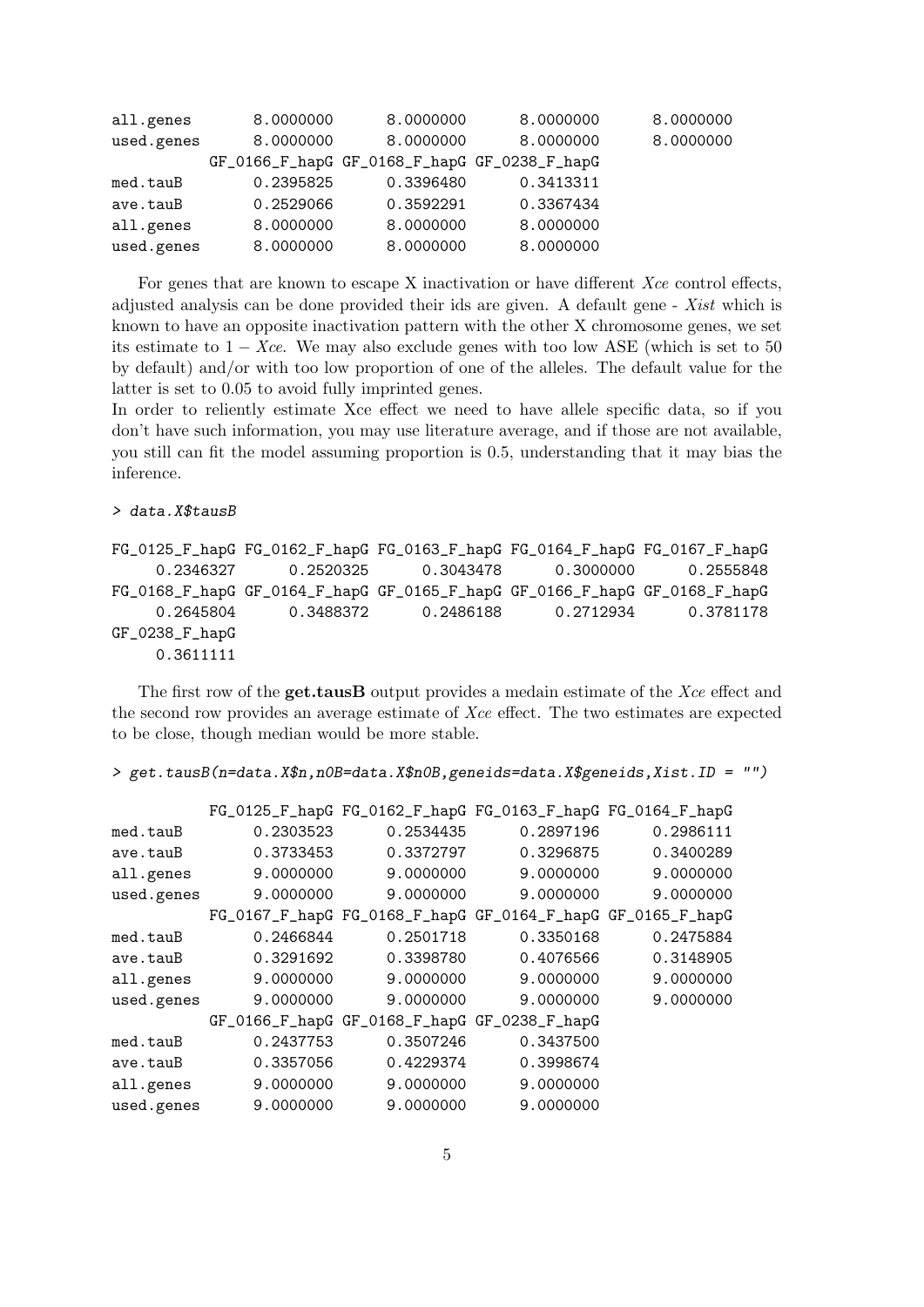## 5 Simulations

The TReC and ASE counts can be simulated using function simRX which requires the following input variables:

```
> dat.A = simRX(bOf=.5, bOm=.6, b1f=.3, b1m=.4, beta\_sex=.1, beta\_dom=.1, n.simu=1E1)> names(dat.A)
[1] "index" "y" "n" "n0B" "kappas" "geneids"
> dat.X = simRX(bOf=.5, b0m=.6, b1f=.3, b1m=.4, beta\_sex=.1, beta\_dom=.1, n.simu=1E1,+ is.X=TRUE, tauB=.3)
> names(dat.X)
[1] "index" "y" "n" "nOB" "kappas" "tausB" "geneids"
```
It produces three data matrices: TReC - y, all ASE counts - n and ASE counts for allele B - n0B, as well as specifying which mouse belongs to which cross, and what is the overall expression level for each mouse. These simulations provide all the required input for the fitting functions.

# 6 Function name specification

The essential functions for the package have names reiterating their purpuse: The first part of the name is:

- 1. (proc) process the data, fit the likehood and test the hypotheses of interest and (optionally calculate Hessian matrix at the MLE)
- 2. (nLogLik) calculate negative log-likelihood at a given point (and, optionally, calculate Hessian matrix)

the second part is specifies if it is a full or a short model:

- 1. (trecase) a full model (using TReC and ASE counts)
- 2. (trec) a short model (using TReC only counts)

and the last part is specifying gene from which chromosome the model will fit:

- 1.  $(A)$  an autosome
- 2. (X) X chromosome

## 7 References

## References

[1] Wei Sun, Vasyl Zhabotynsky (2013) asSeq: A set of tools for the study of allele-specific RNA-seq data. http://www.bios.unc.edu/ weisun/software/asSeq.pdf.